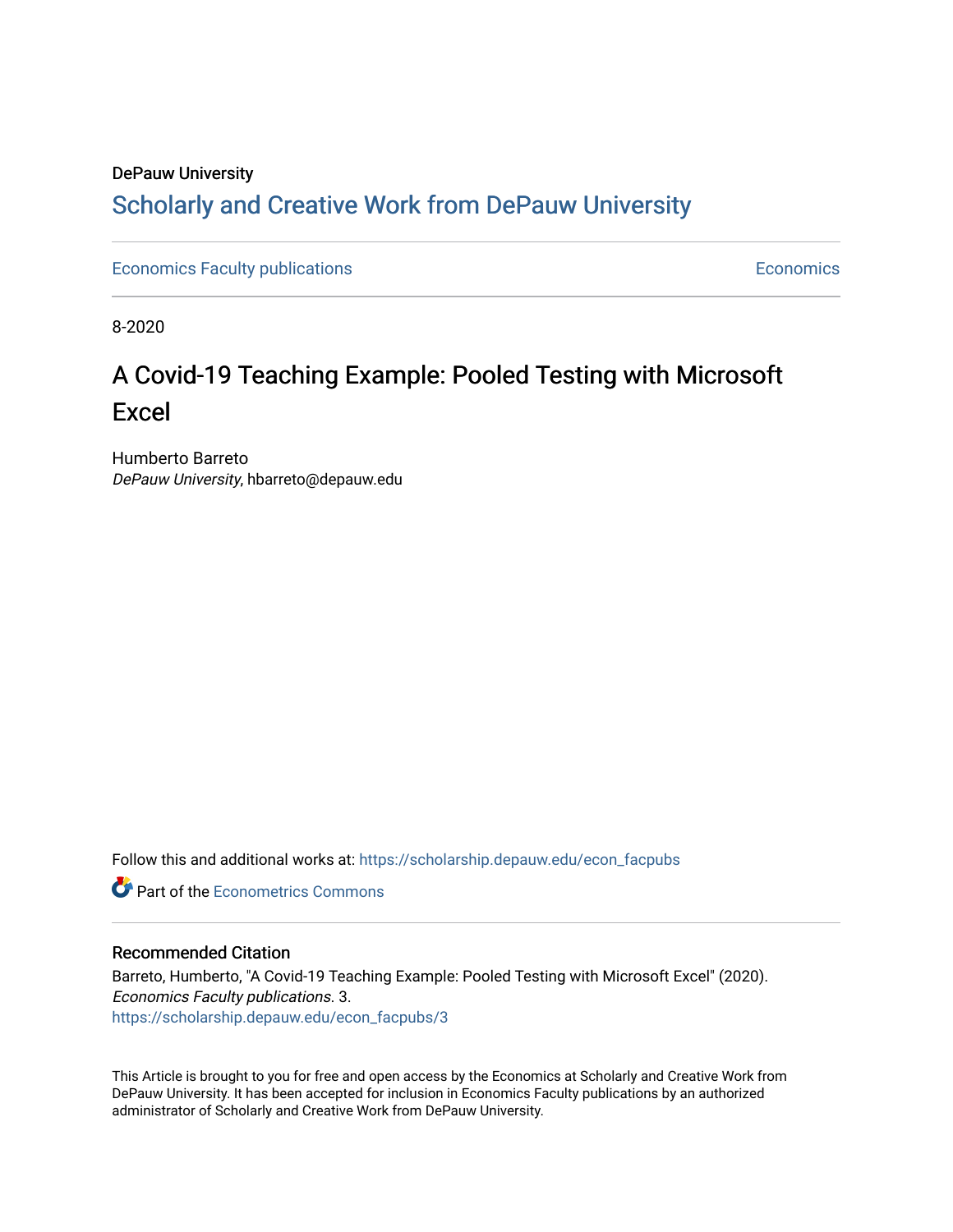# A Covid-19 Teaching Example: Pooled Testing with Microsoft Excel<sup>®</sup>

Humberto Barreto Professor of Economics and Management DePauw University

August 25, 2020

## DePauw University Working Papers 2020-1

#### Abstract:

This paper uses pooled testing as a teaching example for undergraduate statistics, econometrics, or quantitative methods courses. It offers step-bystep instructions to create an Excel spreadsheet that uses Monte Carlo simulation to find the optimal group size for a given infection rate. A completed version of the spreadsheet, along with readings, questions, and analytical solution is available at [tiny.cc/pooledtesting.](http://tiny.cc/pooledtesting)

JEL Codes: A2, C1, I10

Keywords: coronavirus, Monte Carlo, simulation, optimization, spreadsheet, pedagogy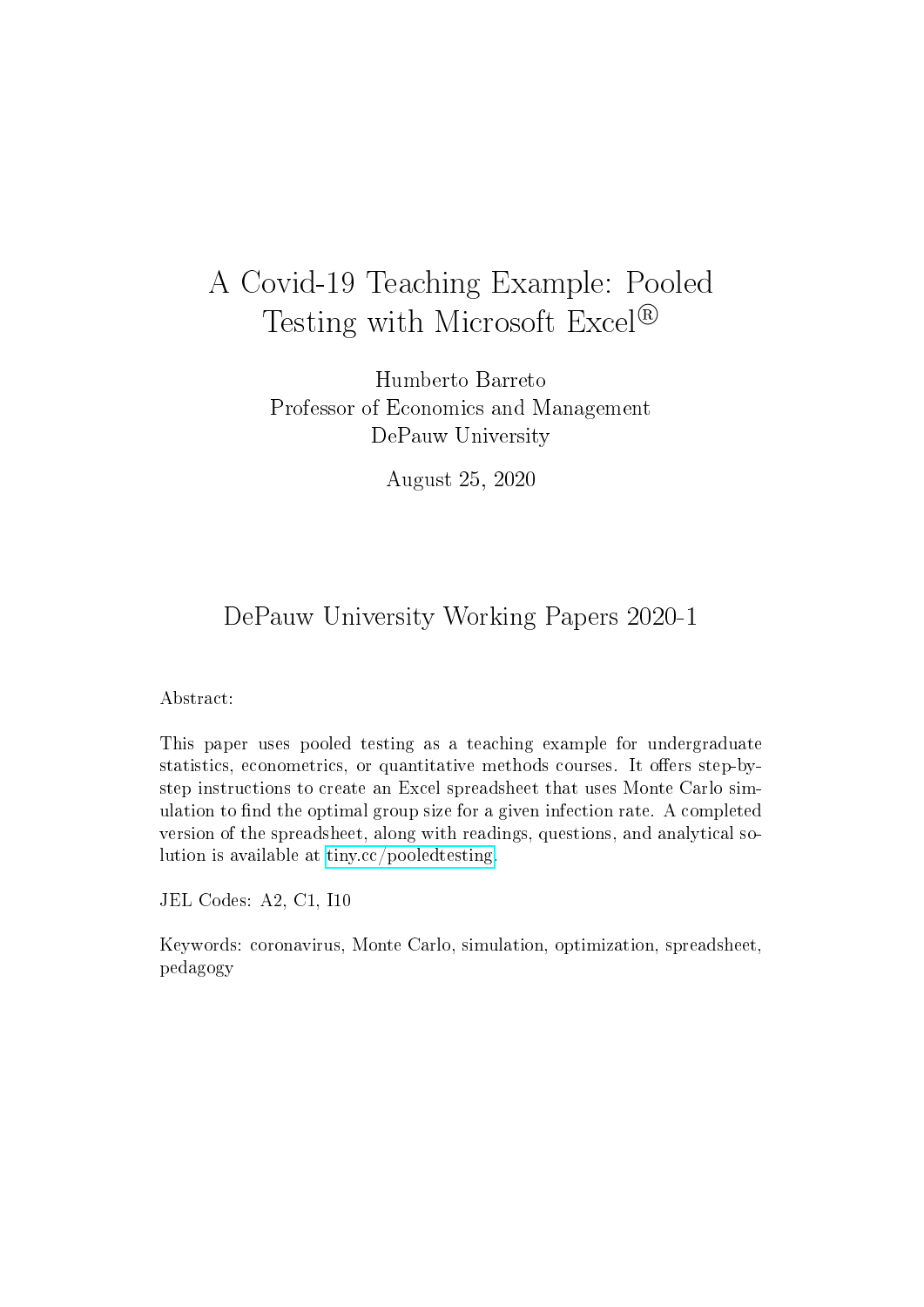## Note to Professor

This paper uses pooled testing as a teaching example for undergraduate statistics, econometrics, or quantitative methods courses. Pooled testing is simple to explain, yet it has engaging aspects and questions. The covid-19 pandemic has made the randomness of getting infected tangible. Likewise, testing for disease is now commonly understood. In this case, the data generation process is easy to see and we can model it. Furthermore, we have a novel optimization problem on our hands—we want to find the group size that minimizes the total number of tests.

Starting from a blank Excel spreadsheet, the material is delivered via stepby-step instructions. It utilizes functions and tools that students are unlikely to have seen before, but are accessible to the typical undergraduate.

This paper offers instructions for creating the spreadsheet and explains basic concepts. There are several possible delivery modes for course use. A professor can display or share the screen while constructing the sheet, adding comments and answering questions. Or, the instructions in the pages that follow can be provided to students as a handout for use in a computer lab, online course, or assignment, with the professor consulting with students who need help. These can be combined in a hybrid version, where the professor does some of the work in class and leaves the rest for students to complete on their own.

The pages that follow can be extracted from this pdf and you may modify, delete or add text with a pdf editor such as [Adobe Acrobat Pro.](https://acrobat.adobe.com/) For more extensive edits or substantial modifications, the LaTex document is available at [academic.depauw.edu/](http://academic.depauw.edu/~hbarreto/working)∼hbarreto/working.

A completed version of the Excel file is available at the website above and via this direct link: [tiny.cc/pooledtesting.](http://tiny.cc/pooledtesting) It also includes readings, questions for discussion and further work, along with advanced material such as analytical solutions.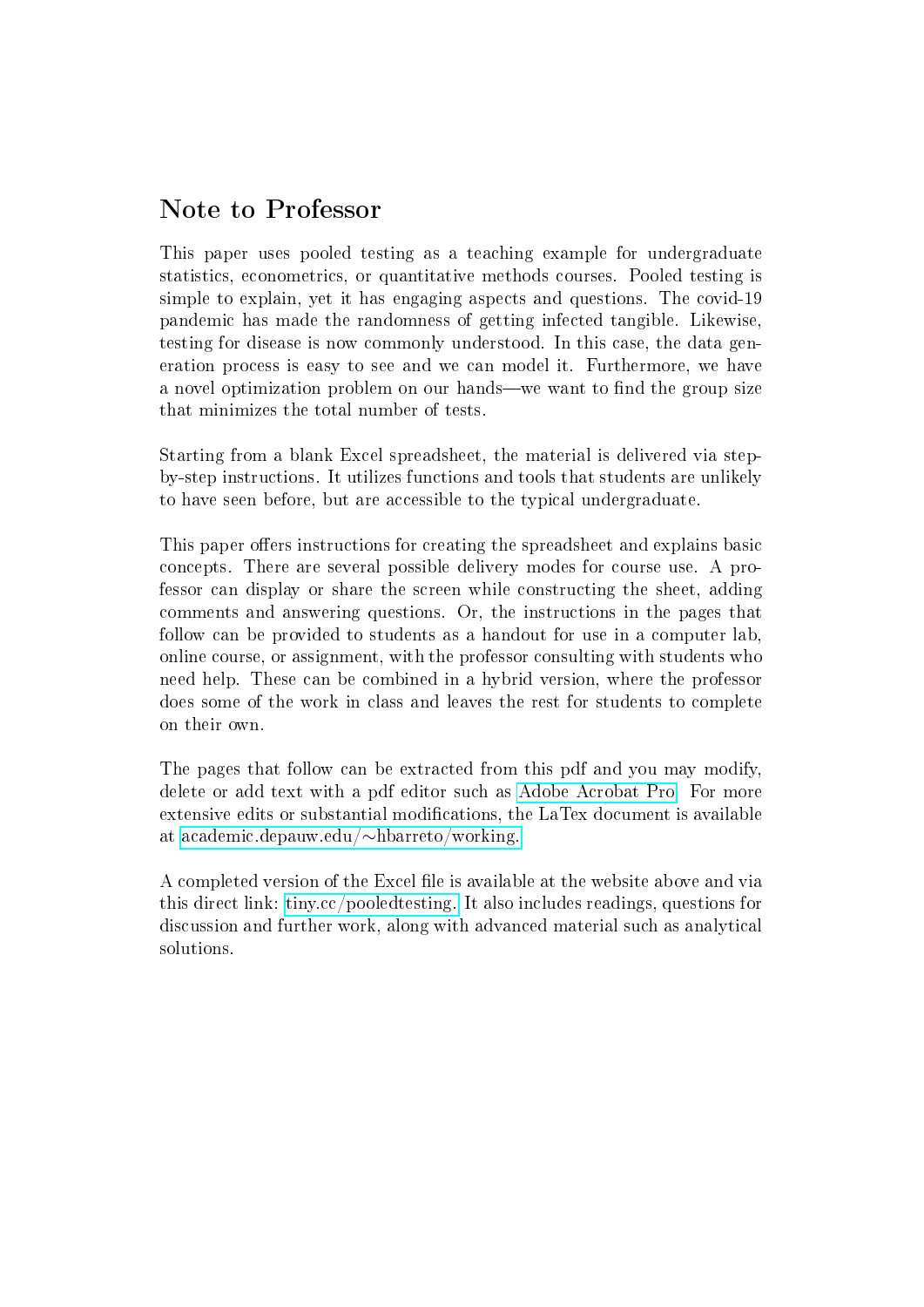## 1 Introducing Pooled Testing

Pooled testing is in the news because it can be used with covid-19 samples (Mandavilli, 2020). The basic idea, however, is quite general and pooled testing was, in fact, used by the United States military during WWII to test men for syphilis (Dorfman, 1943).

The logic of pooled testing is straightforward. A university, for example, could take saliva or nasal swab samples from each student and test them individually or it could combine parts of each sample into groups (say, five or ten) and test the pooled sample. If it is negative, then all of the individuals in that group are negative and we have saved on testing every person in that group. If the pooled sample is positive, then individual tests would be performed on the reserved parts of each individual's sample to determine exactly who is infected.

This leads to a crucial question: What is the optimal group size? The bigger the group, the lower the number of groups tested, but the higher the chances a group is positive and then everyone in the group has to be tested (we ignore the possibility of sub-group testing, false positives or negatives, and other complications).

We answer this question by constructing an Excel spreadsheet. We proceed step-by-step and reveal Excel functions and tools as we create our model of pooled testing.

## 2 The Data Generation Process

The first thing we need to do is implement the random process by which some people get infected and others do not. We do this by drawing a random number and comparing it to a threshold value so we get either a zero (not infected) or a one (infected).

We assume that everyone has the same likelihood of catching the virus, say 5%. This is a parameter in our model and it will serve as our threshold value for determining if someone is infected.

 $\it STEP_{\rm Enter}$  5% in cell A1 of a blank spreadsheet and label it as "infection rate" in cell B1. Save the Excel file (PooledTesting is a good name).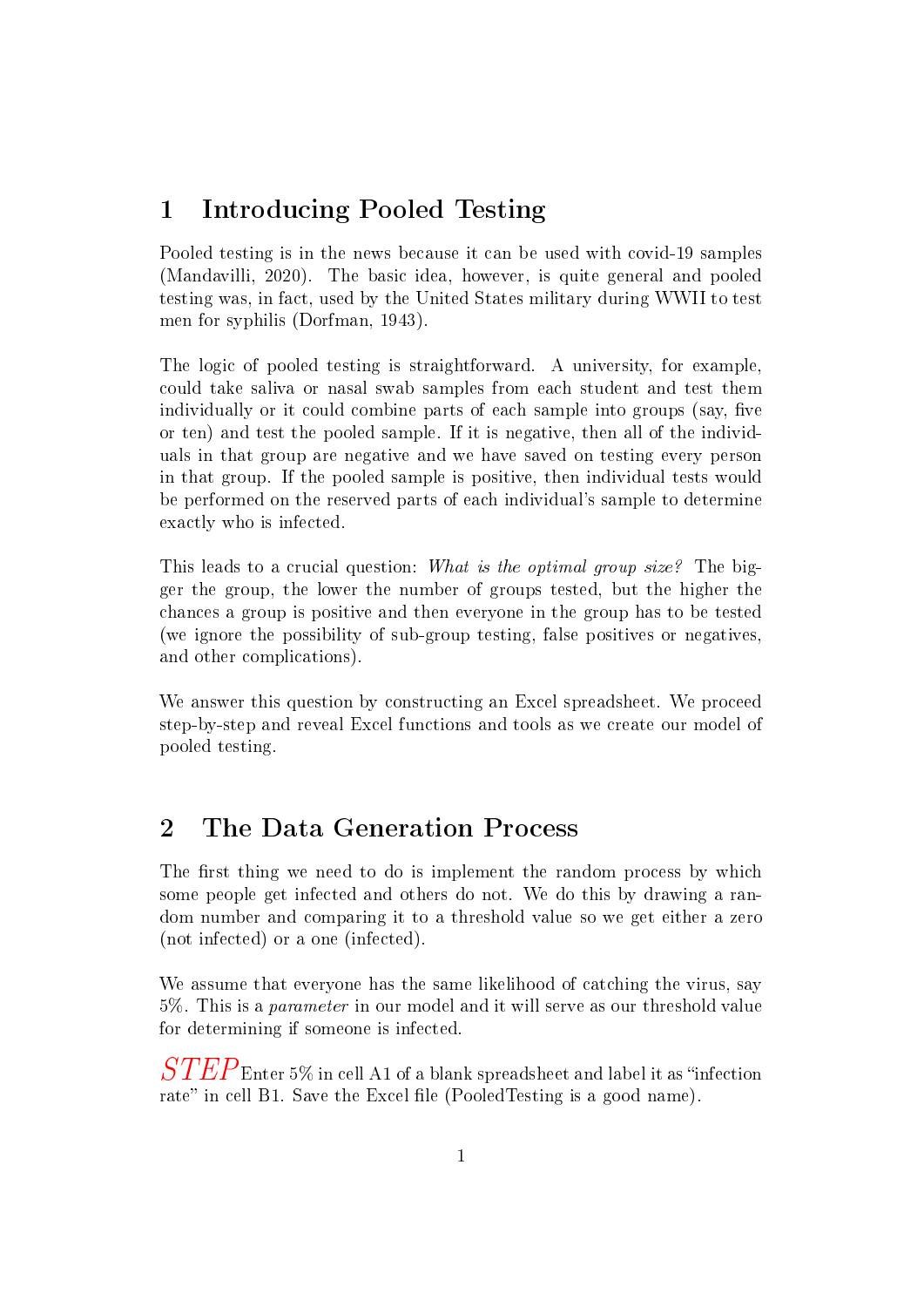Cell A1 displays 5%, which is the same as 0.05 in decimal notation. The number 0.05 is what the spreadsheet stores in its internal memory. It is worth remembering that what is displayed may be different from what is stored.

We can, of course, refer to cell A1, but cell addresses can be difficult to read. It is good practice to name a cell or a cell range so that formulas can use natural language to reference cells.

 $STEP$ Name cell A1 InfectionRate because this will make our future formulas easier to understand. If needed, search Excel's Help for "names in formulas.

Next, we incorporate randomness. Excel draws uniformly distributed random numbers in the interval from zero to one with the RAND() function.

 $STEP$ In cell A3, enter the formula  $=$ RAND().

You see a number with several decimal places displayed that is between zero and one. The number is actually much longer.

 $\it STEP$  Widen the column and add decimal places to see this. Keep adding decimal places (widening column A as needed) until you start seeing zeroes.

Most modern spreadsheets use 64-bit double-precision floating point format which is roughly like 16 significant decimal digits. If you count carefully, you will see that RAND() has a zero, then a decimal point, and then 15 decimal places with values from zero to nine. After that, they are all zero so we have reached the maximum precision. It is important to understand that our spreadsheet's random number is finite, but also that it has many more decimal digits than what was originally displayed.

 $STEP$ Repeatedly press F9. This is the keyboard shortcut to recalculate the sheet.

The number in cell A3 changes each time you recalculate the sheet. This is incredibly powerful because we now have a random number generator that will allow us to model random infection in a population.

 $STEP$ In cell A4, enter the formula  $=IF(A3.$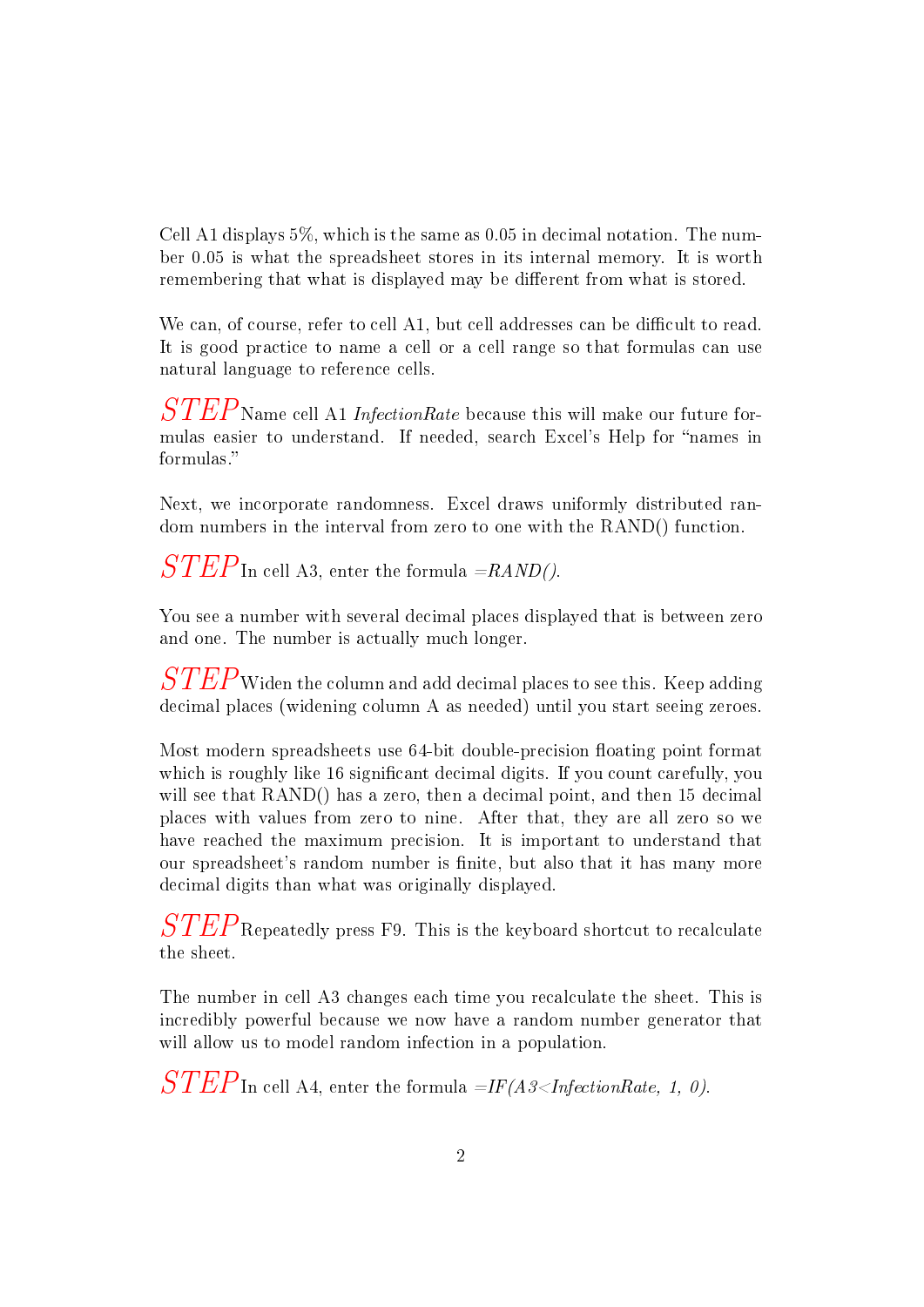The IF function has three arguments (or inputs), separated by commas. The first argument is the test, the second is what happens if the test is true (or yes), and the third is what happens if it is false (or no). If the random number in cell A3 is less than 5%, then cell A4 shows a one, which means the person is infected; otherwise, it shows a zero, which means they are not infected.

Some students (usually really smart, careful ones) obsess about whether A3 should be less than  $(<)$  or less than or equal to  $(<)$  the infection rate. This does not matter because the random number drawn is so small. The chances of drawing exactly 0.050000000000000 are ridiculously small.

 $STEP$ Press F9 repeatedly to recalculate the sheet until you see a one in cell A4. The chances are only 1 in 20 so be patient.

As you recalculated, cell A3 constantly changed, but cell A4 changed only if A3 switched from being above or below the infection rate. Cell A4 is a binomial random variable because it can take only the values zero or one.

Now that we know how to implement a random process that outputs whether or not an individual is infected, we can create an entire population of people, some with the virus and others without it.

 $\overline{STEP}$ In cell C1, enter the formula  $\overline{=}$ IF(RAND()<InfectionRate,1,0).

Notice how we directly embedded the RAND() function in the cell formula. We do not know which random number was drawn, but we do know if it was less than 5% because then cell C1 would be one.

 $\it STEP$  Fill down this formula all the way to cell C1000. If needed, search Excel's Help for "fill down."

As you scroll back up to the top row, you will see a sprinkling of ones among many zeroes. With a 5% infection rate, roughly one in twenty cells will have random number draws less than 5% and, therefore, show a one.

The fact that each cell in column C stands alone and does not depend on or influence other cells means we are assuming *independence*. In our model, one person with the virus does not affect the chances of anyone else being infected. If this condition is violated, then our model and results are compromised. We would make the chances of infection depend on whether friends and family have the virus, for example, to improve our analysis.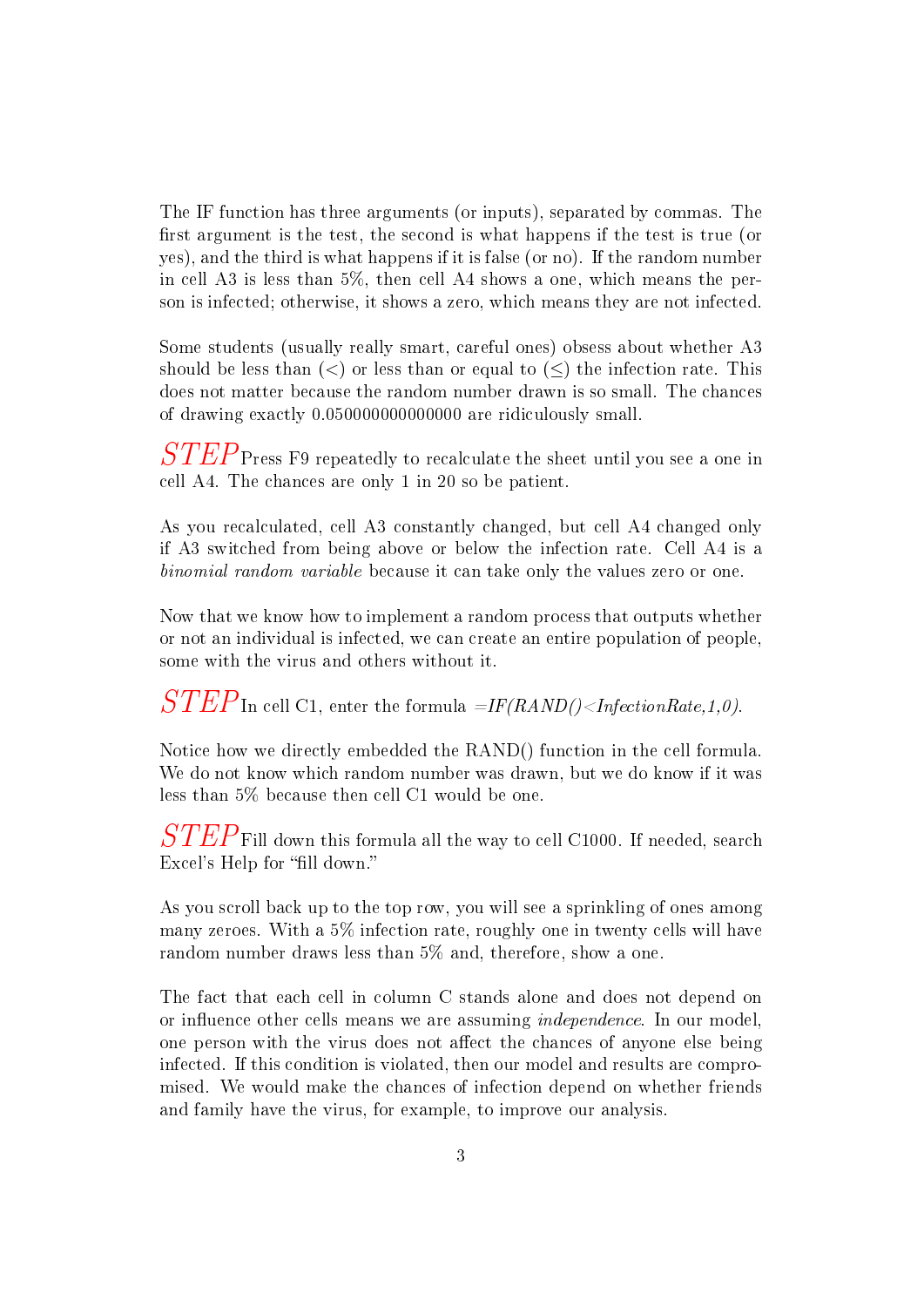How many people in our population of 1,000 are infected?

 $STEP$ Enter the formula =SUM(C1:C1000) in cell D1 and the label, "Number infected" in cell E1.

You will see a number around 50 in cell D1. The number of infected people is not always exactly 50 because there is chance involved in who gets infected.

 $\it STEP$ Use your keyboard shortcut to recalculate the sheet a few times to get sense of the variability in the number of infected people.

The total number of infected people can be less than 40 or more than 60, but that is not common. There is no doubt, however, that the number of infected people is a random number since it is bouncing around when you recalculate the sheet. It makes common sense that adding binomial random variables will produce a random outcome.

We can make it easier to identify who is infected with a spreadsheet's conditional formatting capability. This offers the viewer visual cues that make data easier to understand.

 $STEP$ Select the entire column C and apply a formatting rule that highlights, with color, cells with a value of one. Choose font and fill colors that you think emphasize being infected. If needed, search Excel's Help for "conditional formatting.

Now, when you scroll down, it is easy to see who is infected. Recalculation changes who is infected—it is as if we rewound and replayed the world.

Having implemented the chance process for having the virus or not, we turn to pooled testing. Instead of testing each person, we can group individuals and test the group. If the group tests positive, then we know at least one person is infected; if not, we know no one is infected and we do not have to test each individual in the group.

We can choose the size of the group and this will determine how many groups we have since

$$
Number of Groups = \frac{Population}{GroupSize}
$$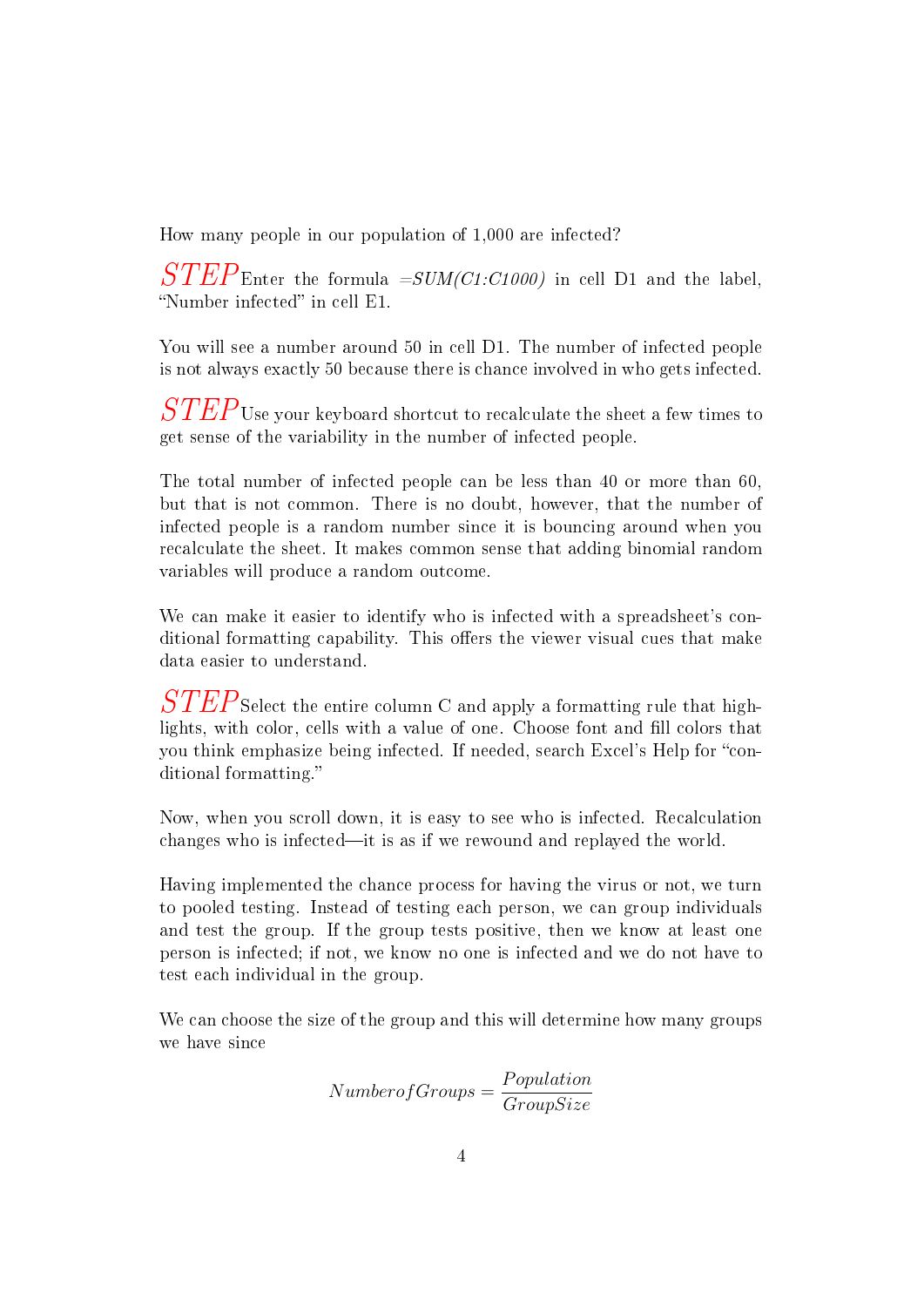With our population of 1,000 people, a group size of 100 means we will have 10 groups. Intuitively, with an infection rate of 5%, 100 people in a group means that the group is probably going to test positive. We can make our intuition more convincing by computing the exact chances.

 $\it STEP_{\rm Begin}$  by entering 100 in cell D3 and the label "Group Size" next to it in cell E3. Enter the formula  $=1000/D3$  in cell D4 and the label "Number of Groups" in cell E4.

An infection rate of 5% means each person has a 95% chance of not being infected. If there are two people (assuming the chances of infection are independent), then there is a  $0.95 \times 0.95 = 0.95^2 = 0.9025$ , or 90.25%, chance that neither are infected. This means there is a  $100\% - 90.25\% = 9.75\%$ chance that at least one of the two people is infected.

What are the chances that at least one person is infected in a group of 100 people? Remember, if even one person is infected in a group, we have to test everyone in the group to find out who is infected.

 $STEP$ In cell D6, enter the formula  $=(1 - InfectionRate)^2D3$  and the label "prob no one in the group infected" in cell E6. Format D6 as a percentage so that it displays 0.59%.

But this is the probability that no one is infected in the group. We subtract this from one to find the likelihood that at least one person is infected.

 $\it STEP$ In cell D7, enter the formula =1−D6 and the label "prob at least one in the group infected" in cell E7. Format D7 as a percentage (if needed).

With an infection rate of 5%, doing pooled testing with a group size of 100 is wasteful. After all, it seems overwhelmingly likely (over 99%) that we will have to test everyone in each of the ten groups so we would end up doing 1,010 tests.

Can we make our spreadsheet show how many people are infected in each group and confirm the computations we just made? We can, but the approach described below uses a function which may be unfamiliar—the OFFSET reference function. Thus, we proceed slowly.

 $STEP$ In cell G1, enter the formula =OFFSET(E1,3,0).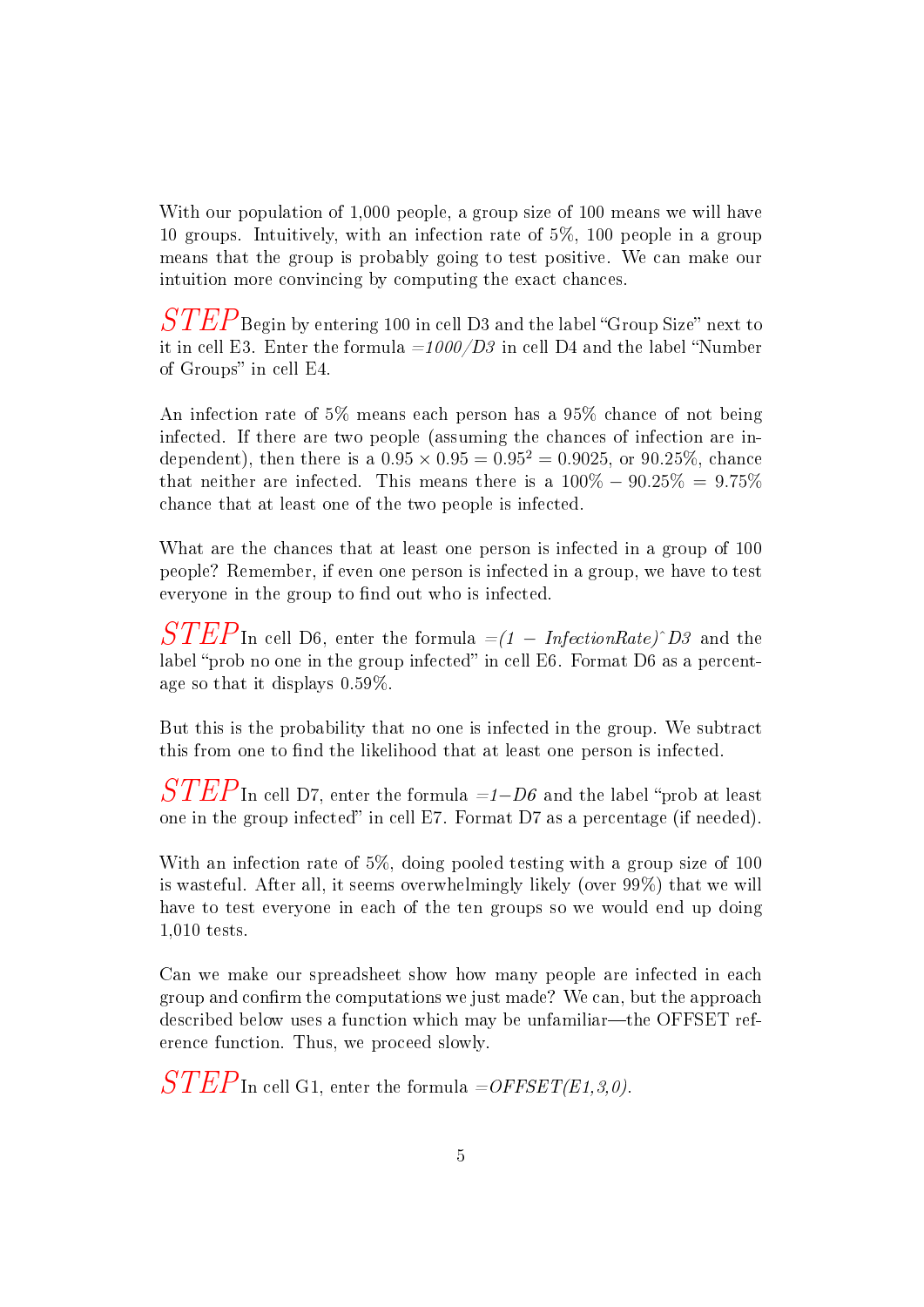Cell G1 computes the number of groups because the OFFSET function went to cell  $E1$  (the first argument in the function), then went three rows down (the second argument). The third argument is zero, so it stayed in column E. If the movement arguments are a positive integer we move down or right; negative integers move us up or left.

 $STEP$ Change the formula in cell G1 to  $= SUM(OFFSET(D1, 0, 0, 3, 1)).$ 

Why does G1 display D1 plus 100? The two zeroes means it did not move from the reference cell D1, but the fourth and fifth arguments control the height and width, respectively, of the cell range. Therefore, the formula says to add up the values in cells D1, D2 (which is blank), and D3 (100).

We want to add up the values in column C into ten separate groups of 100 each. We can modify our OFFSET function to do the first group of 100.

 $STEP$ Change the formula in cell G1 to  $= SUM(OFFSET(C1,0,0,100,1)).$ 

The value reported in cell  $G1$  is the sum of the first 100 people in the population. How can we get the second group of 100 people?

 $STEP$ Change the formula in cell G1 to  $= SUM(OFFSET/SC$1, 0, 0, 100, 1))$ and fill it down to cell G2.

Adding the dollar signs made it an absolute reference so we kept our C1 starting point in cell G2, but we need to change the formula so it adds up the number of infected people in the second set of 100. We do that by changing the second argument because it controls how many rows to move from the reference cell.

 $STEP$ Change the formula in cell G2 to  $= SUM(OFFSET(\text{SC$1}, 100, 0, 100, 1))$ .

Cell G2 reports how many people are infected in the second group of 100. We could fill down eight more cells and then change the second argument manually to 200, 300, and so on, but this is poor spreadsheet practice. You never want to manually re-enter the same thing or an ordered sequence of numbers.

In addition, you want to maximize flexibility. Hard-coding numbers, like 100, in formulas is poor practice because you might want to change that number in the future.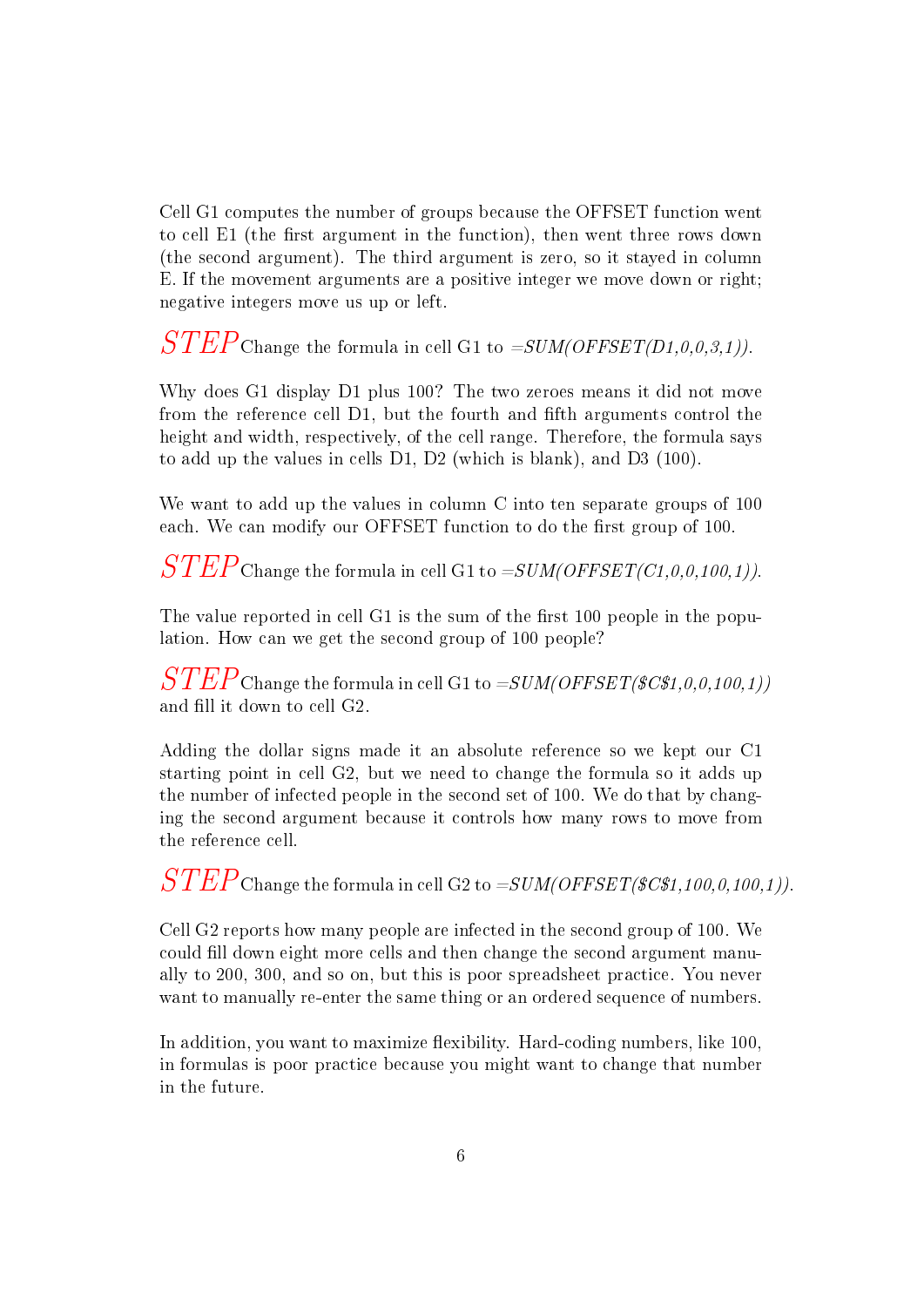In this case, we want our groupings to respond to changes in cell D3. If, for example, we have a group size of 50, we would then have 20 groups. We want the spreadsheet to automatically show how many people are infected in each of the 20 groups.

This task requires that we modify the second and fourth arguments. The fourth argument is the group size, which is simply cell D3. The second argument is more complicated. It is zero for the first group, then increases by D<sub>3</sub> for each group.

One way to do this is to use the ROW function, which returns the row number of a cell.

 $STEP$ In cell G2, enter the formula =ROW(D6).

Cell G2 displays 6, the row number of cell D6. What happens if the ROW function does not have an argument?

 $\it STEP$ Change the formula in cell G2 to =ROW() and fill it down to G10.

Without an argument, the ROW function returns the row number of the cell which contains ROW() in the formula. We can use this to create a series that starts at zero and increases by the amount in cell D3.

 $STEP$ Change the formula in cell G2 to =(ROW()−1)\*\$D\$3 and fill it down to G10.

We can use our ROW function strategy in the OFFSET function's second argument to create a formula that gives us the number of infected people for any group size from 2 to 500 entered in D3. A "group" of one is simply individual testing and with 1,000 people, a group of size two yields 500 groups.

We start with G1 (notice that ROW()−1 is zero for G1 so the second argument evaluates to zero) and fill down to G500 (since 500 is the maximum number of groups we can have).

 $STEP$ Change the formula in cell G1 to  $= SUM(OFFSET(C1,(ROW(-1))$  $*SD$3,0, $D$3,1)$  and fill it down to G500.

Cells G1 to G10 now display the number of infected people in each of the ten groups of 100 people.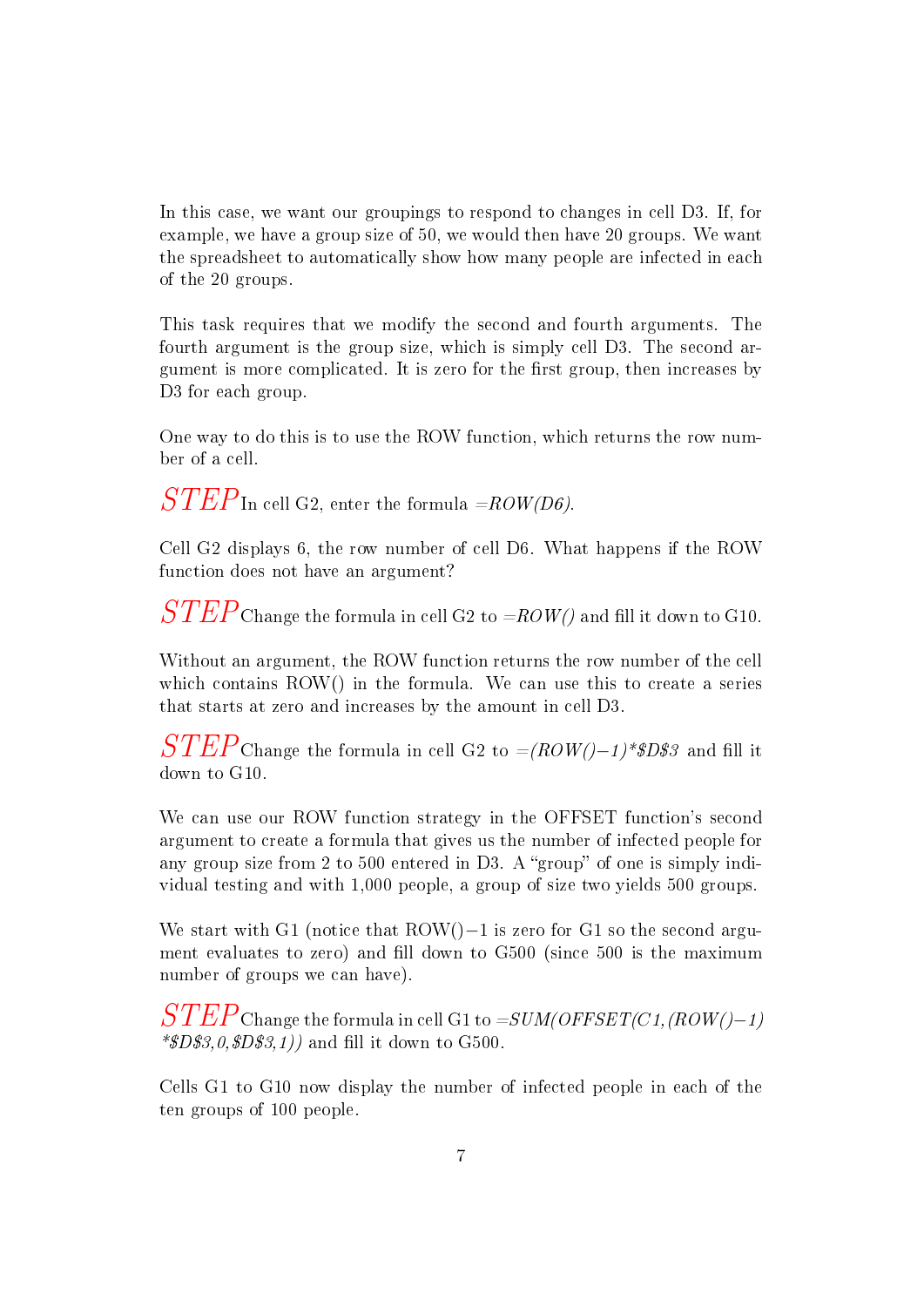$STEP$ Click the letter C in column C to select the entire column, and then click the Format Painter button (in the Home tab in the ribbon, or top menu). Now click the letter G in column G.

You applied the formatting in column C, including your conditional formatting to highlight the infected people, to column G. It (probably) shows all of the groups highlighted, but it will soon come in handy when we lower the group size so some groups have no infected people.

It is good practice to include checks in your spreadsheets. In this case, an easy check is to see if the sum of infected people in the ten groups equals the total number of infected people in the population in column C.

 $\overline{STEP}$ In cell H1, enter the formula  $= SUM(G1:G500)$  and the label "check" in cell I1, then recalculate the sheet a few times.

It is easy to see that cells D1 and H1 are the same. If not, something is wrong.

 $STEP$ Change cell D3 to 200 and recalculate the sheet a few times.

Now only five cells in column G have nonzero values, representing the number of infected people in each of the five groups.

Group sizes of 100 and 200 are way too big because we are extremely unlikely to get a group where everyone tests negative so we almost always have to test everyone in the group.

 $STEP$ Change cell D3 to 20 and recalculate the sheet a few times.

Now we are really getting somewhere. Column G is showing the number of infected people in each of 50 groups. You can see values of 0, 1, 2, 3, and, less frequently, higher numbers. We love to see zeroes because they mean we do not have to test anyone in that group and we saved 20 tests.

How many tests will we have to run in total? The COUNTIF function allows us to count the number of cells in a range that meet a specific condition.

 $STEP$ In cell H2, enter the formula  $=$  COUNTIF(G1:G500,">0") and the label "number of groups to test" in I2.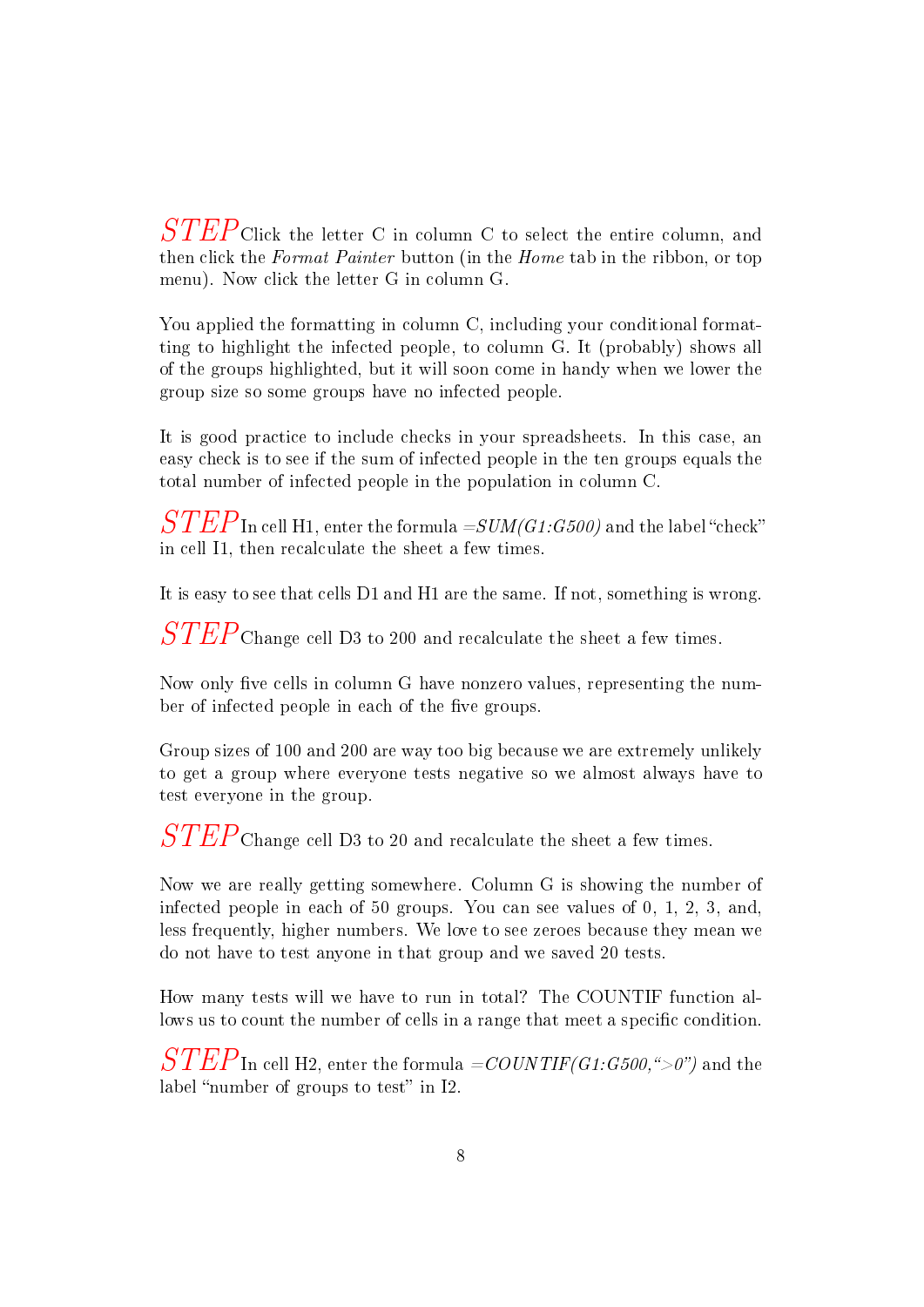The COUNTIF function reports the number of cells in the range G1:G500 that have a value greater than zero. If we multiply this by the group size, we know how many individual tests we have to run. This is added to the number of group tests to give us our total number of tests.

 $\it STEP$ In cell H3, enter the formula  $\it =$ H2\*D3 and the label "tests from infected groups" in I3. In cell H4, enter the formula  $=D4+H3$  and the label "total tests" in  $I4$ .

Notice that, once again, we did not hard-code numbers (like 20 for group size) into the formula. We want our spreadsheet to respond to changes in group size (cell D3) automatically.

Cell H4 is certainly giving us good news. Total tests is a random variable that is almost certainly less than 1,000. You are likely to see numbers around 690 tests, give or take 70 or so. This is about a 30% decrease in the number of tests from the 1,000 required by individual testing.

## 3 Finding the Optimal Group Size

We have come a long way in that we have implemented a chance process of getting infected in our spreadsheet and demonstrated the power of pooled testing. Grouping allows us to save on testing because any groups that have no infected people means we do not have test those individuals.

Our spreadsheet shows that a group size of 20 is better than individual testing, but we do not want to do merely better than 1,000 tests. We want to perform the fewest number of tests. Our fundamental question is: What is the optimal group size?

There is a complication that we have to confront to answer our question: total tests is a random variable. We could get lucky and have a population that has fewer than 50 infected people that happen to be more clumped together than usual so that lots of groups have people without the virus. This would mean we would have to run fewer tests than usual.

We deal with the fact that total tests is a random variable by focusing on the expected value of total tests. This is what we would typically observe. We need to find the expected value of total tests for a given group size so we can figure out which group size minimizes it.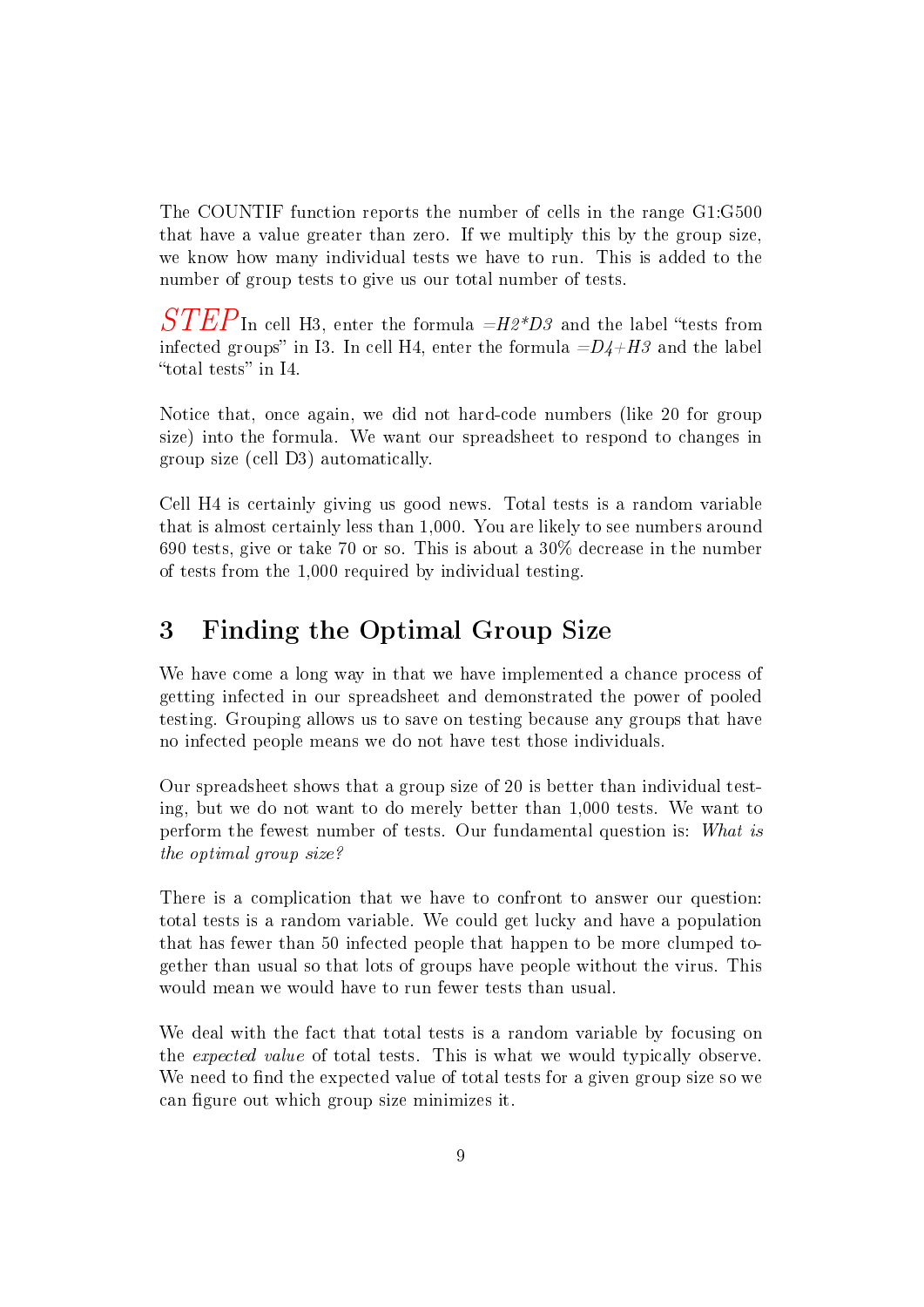There are mathematical rules for computing the expected value, but we will use an alternative approach called Monte Carlo simulation. It is based on the idea that we can simply run the chance process (throwing two dice or hitting F9) many times and then compute the average outcome. This provides an approximation to the expected value.

So, we seek the group size that minimizes the expected value of total tests, which we will approximate by simulation. We will run many repetitions (recalculating the sheet repeatedly) and keep track of the total number of tests to see how many total tests we can expect to run as we vary group size.

While there are many simulation add-ins available for Excel, we can easily run a simulation using Excel's Data Table tool. It was not designed to run a simulation, but to display multiple outcomes as inputs vary. To do this, it recalculates the sheet, which enables us to perform Monte Carlo analysis.

 $STEP$ In cell L1, enter the number 1 and enter 2 in cell L2. Select both cells and fill down to row 400 so that you have a series from 1 to 400 in column L.

Next, we provide the cell that we wish to track, total tests.

 $STEP$ In cell M1, enter the formula =H4.

We are now ready to create the Data Table.

 $STEP$ Select the cell range L1:M400, click the *Data* tab in the ribbon. click What-If Analysis in the Forecast group, and select Data Table... A keyboard shortcut is alt-a-w-t.

Excel pops up the Data Table input box.

 $\it STEP$ Click in the *column input cell* field, click on cell K1, and click OK.

Clicking on an empty cell would be meaningless if we were using the Data Table tool for its intended purpose, which is to show how an input cell affects a formula in another cell. All we want, however, is for Excel to recalculate the sheet and show us the total tests for that newly recalculated population in column C.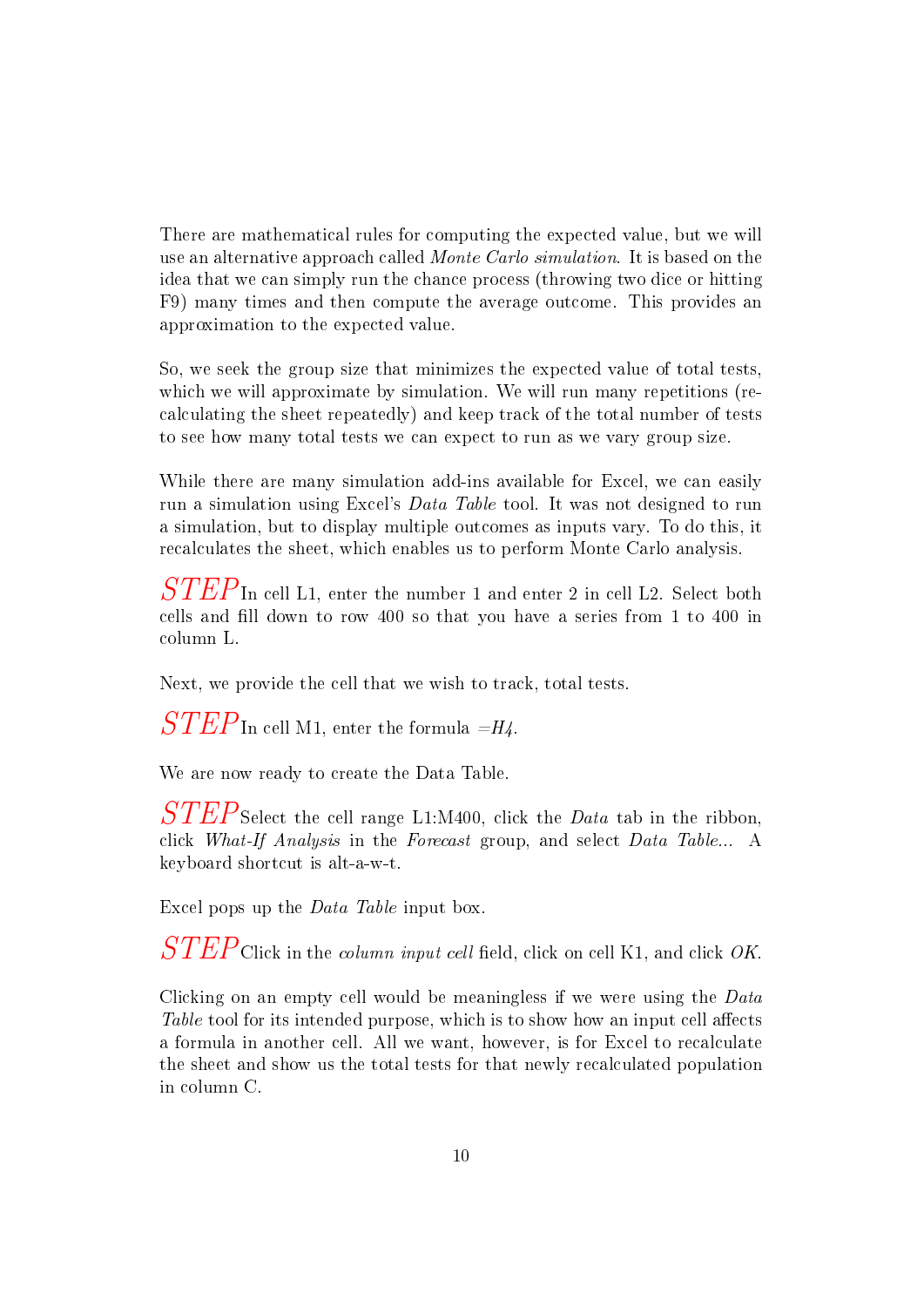The display in column M shows 400 repetitions of hitting F9 and keeping track of total tests. This is exactly what we want because now we can take the average of the total tests values to approximate the expected number of total tests when the group size is 20.

But before we do this, let's be clear about what a Data Table is actually doing. Be aware in the next step, however, that if you double-click on a cell in column M or click in the formula bar, you might get trapped in a cell. If you get stuck, press the esc (escape) key to get out.

 $STEP$ Click on a few cells from M2 to M400 to see that they have an array formula:  $\{-TABLE(K1)\}.$ 

Excel gives users a friendly front-end via Data: What-If Analysis: Data Table... to create an array formula (indicated by the curly brackets,  $\{\}\$ ) that can display multiple outputs. You cannot change or delete an individual cell in the range M2:M400. They are, in a sense, a single unit, sharing the same formula.

You might also notice that the sheet is much slower as we enter formulas or press F9. This is due to the Data Table. Excel now has many more cells to recalculate and evaluate. We could do many more repetitions (usually simulations have tens of thousands of repetitions), but the delay in recalculation is not worth it. With 400 repetitions, the approximation is good enough for our purposes.

 $\it STEP$ In cell N1, enter the formula  $\it = AVERAGE(M1:M400)$  and the label "approximate expected value of total tests" in cell O1.

Cell N1 is our simulation's approximation to what we want to minimize. It gives us a handle on the center of the sampling distribution of the statistic, totals tests. A statistic is a recipe for what to do with observations (in this case, given by the formula in cell H4). If we make a histogram of the data in column M, we get an approximation to the sampling distribution of total tests.

Excel 2016 or greater is needed to make the histogram chart. This is not the Histogram option in the Data Analysis add-in (from the Analysis Tool-Pak). The histogram chart allows for dynamic updating and is a marked improvement over the histogram in the Data Analysis add-in.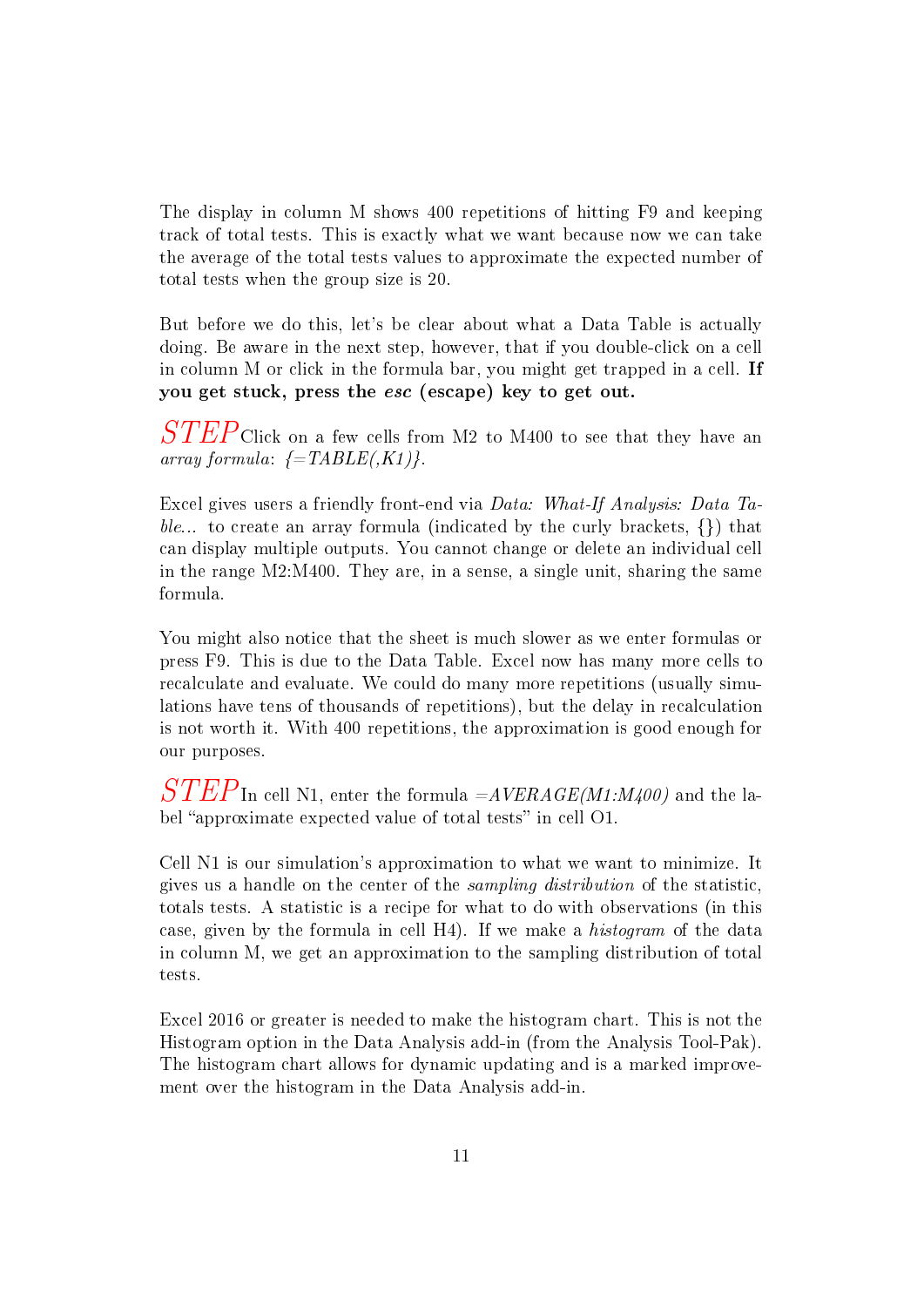$STEP$ Select cell range M1:M400, click the *Insert* tab in the ribbon, and select Histogram from the Charts group. It is in the Statistic chart group and, of course, in the collection of all charts (available by clicking the bottomright corner square in the Charts group).

The default bin widths are a little too big, but they are easy to adjust.

 $\it STEP$ Double-click the chart's x axis and in the Axis Options, set the Bin Width to 20. Make the title "Approximate Sampling Distribution of Total Tests."

The chart is an approximation because it is based on only 400 repetitions. The exact sampling distribution of total tests would require an infinite number of repetitions. We can never get the exact sampling distribution or the exact expected value via simulation, but the more repetitions we do, the better the approximation.

Even with just 400 realizations of total tests, the graph looks a lot like the classic, bell-shaped distribution of the normal (or Gaussian) curve. The center is the expected value and the dispersion is measured by the standard error.

 $\overline{STEP}_{\text{In cell N2, enter the formula }=STDEV.P(M1:M400)$  and the label "approximate standard error of total tests" in cell  $O2$ .

The standard error of total tests tells us the variability in total tests. It is a measure of the size of the typical bounce in total tests.

 $STEP$ Press F9 a few times and watch cell H4.

You can see H4 is bouncing around. In fact, it is centered around 690 and jumps by roughly plus or minus 70 total tests as you hit F9. You can also scroll up and down column M to see that the total tests numbers are around  $690 \pm 70.$ 

Simulation can not give us the exact standard error, but the standard deviation of our 400 realizations of total tests is a good approximation of the standard error.

There are many ways to be confused here. One of them is to fixate on the computation of the standard deviation. We used STDEV.P (for population)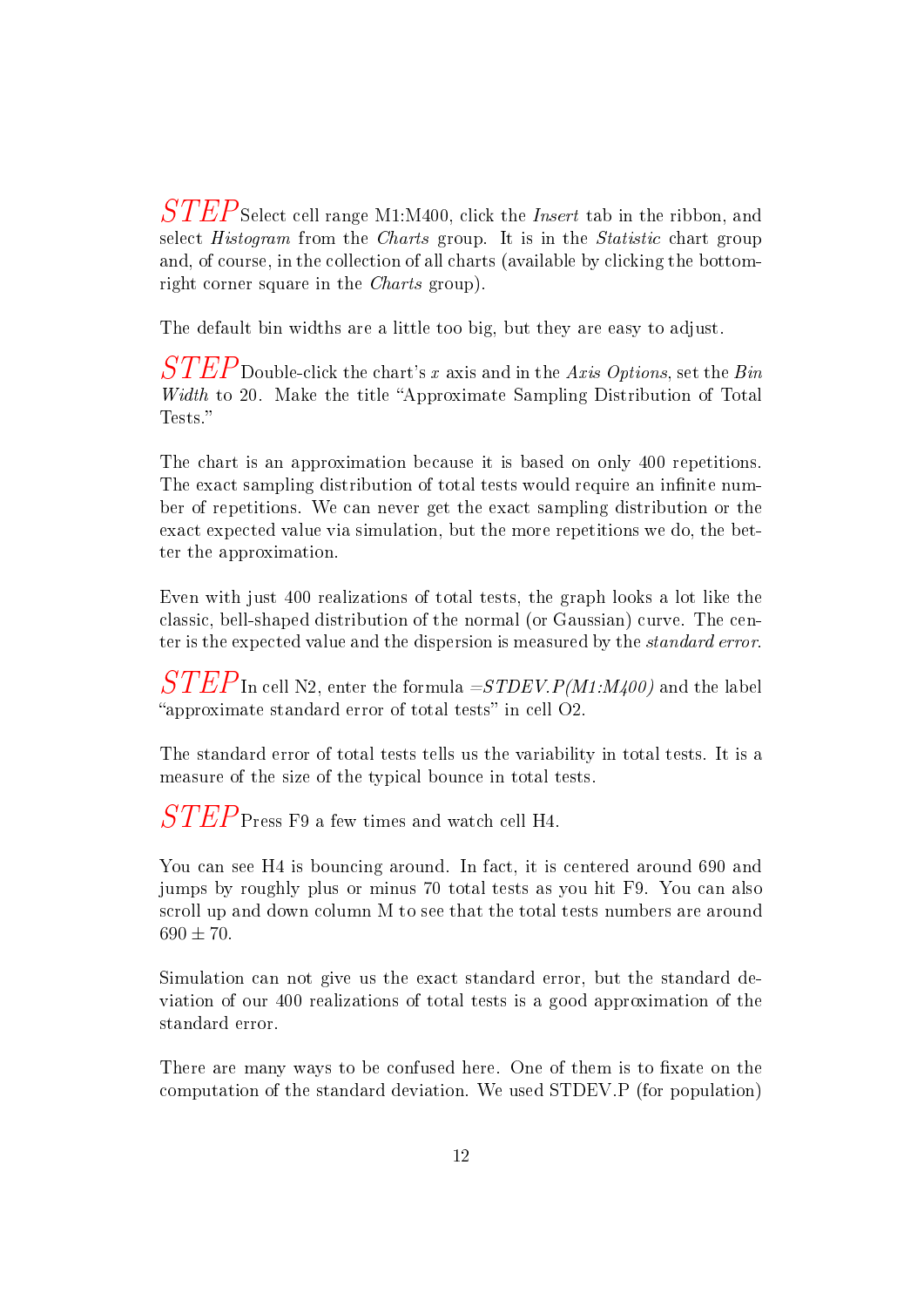instead of STDEV.S (for sample) because we are not using the standard deviation to estimate the population standard deviation so we do not need to make a correction for degrees of freedom. Although the population standard deviation is correct, this makes almost no difference with 400 numbers.

 $STEP$ In cell N3, enter the formula  $=STDEV.S(M1:M400)$  and compare the result to cell N2.

The Great Debate over population versus sample standard deviation in many Statistics courses is only relevant for small sample sizes, say less than 30 observations. As the number of observations rises, the two grow ever closer.

To summarize, cells N1 and N2 tell us that we can expect to perform about 690 total tests, give or take roughly 70 tests. These are the numbers reported at the end of the previous section. This is for a group size of 20. Can we do better? We get to choose the group size so we should explore how the expected number of total tests responds as we vary group size.

 $\it STEP$ Change the group size (in cell D3) to 10 and press F9 a few times. Which specific cell should you focus on and what do you conclude?

The cell we care about the most is cell N1 because it tells us (approximately) the expected number of tests we will have to run. Cell N1 is reporting good news. We can expect to perform about  $500 \pm 50$  total tests. That beats the group size of 20 by almost 200 tests, on average, and is a large saving of half versus 1,000 individuals tests.

Why does a group size of 10 do better than 20? There is evidence in various cells of the spreadsheet of what is happening. Lowering the group size from 20 to 10 increased the number of group tests from 50 to 100 (see cell D4), but the number of infected groups only went up a little bit (from roughly 32 to 40) and the groups are now much smaller. This is where the big savings are—instead of  $32 \times 20 = 640$  tests, we only have to run, on average,  $40 \times 10 = 400$  tests with a group size of 10.

 $\it STEP_{\rm Confirm}$  the claims above by switching back and forth from 10 to 20 in cell H4. Press F9 and read the various cells and the chart.

Spreadsheets are powerful because they can display a lot of information and dynamically update when you make changes. Your job is to make comparisons and process the information.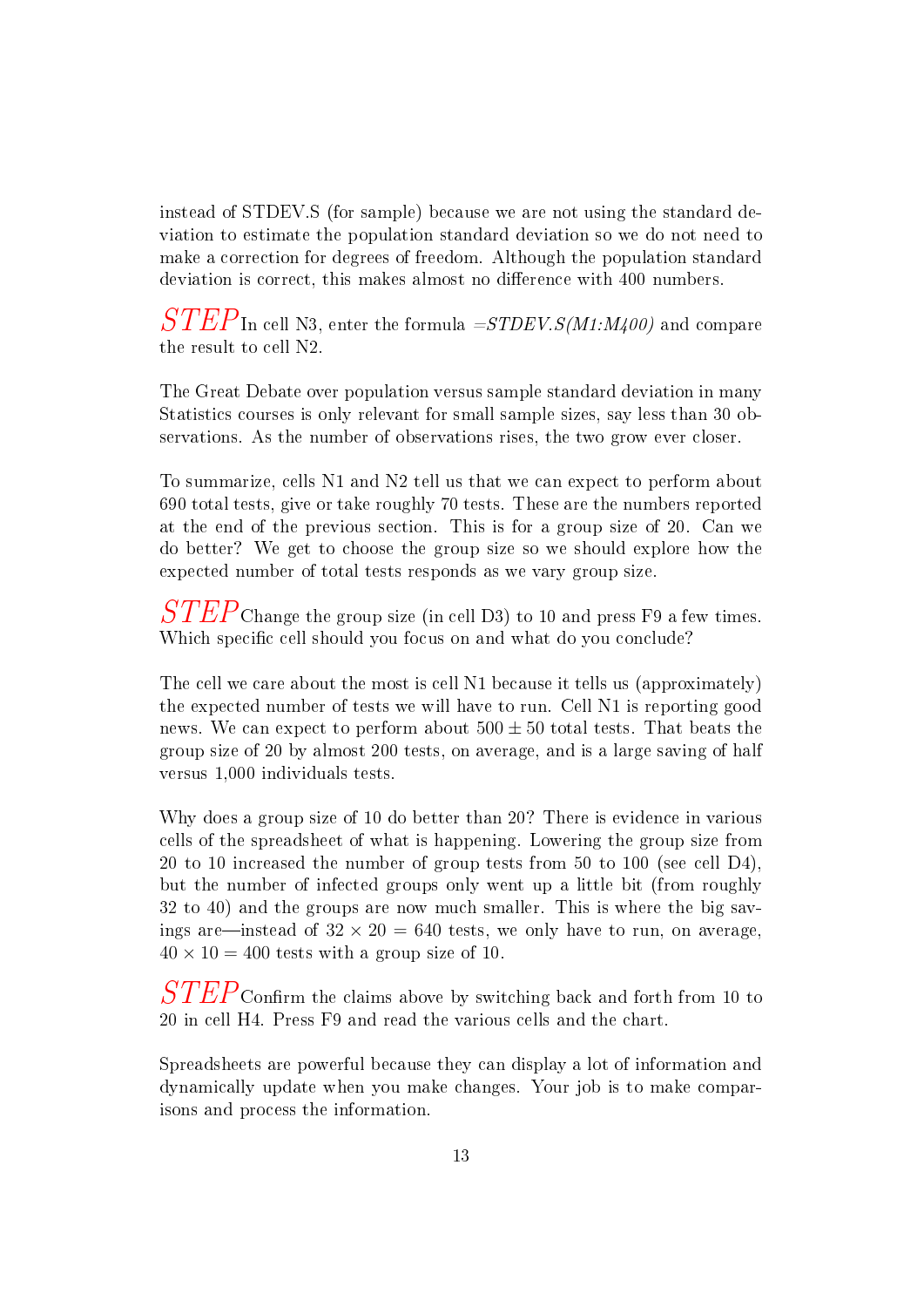Can we do even better than a group size of 10?

 $STEP$ Change the group size (in cell D3) to 5.

Amazing! Cell N1 fell again. The expected number of total tests is now about 425 (426.22 is a more exact answer, found by analytical methods) give or take roughly 30 tests. That is a gain of almost 60% versus individual testing. Pooled testing saves a lot of tests compared to individual testing.

As before, the number of groups we have to test has risen (this time to 200), but many groups are found to be uninfected. Cell D6 reports a 77.4% chance that no one in a five-person group will be infected. Thus, even though we test more groups, we more than make up for this because many groups test negative, saving us the need to test five people in the group.

The group size of 5 is, in fact, the optimal solution and answer to our question. Figure 1 reveals that we traveled down the expected number of total tests curve as we changed group size from 20 to 10 and finally 5.



Figure 1: The expected number of tests as a function of group size.

Figure 1 makes it easy to see that a group size of five is the minimum of the expected number of total tests curve, but it also reveals the trade-off involved. The two curves are added up to produce the top, total curve. At 10, we test 100 groups (the bottom curve) and we add that to 400 (the expected number of tests from positive groups) and this gives 500 (the top curve).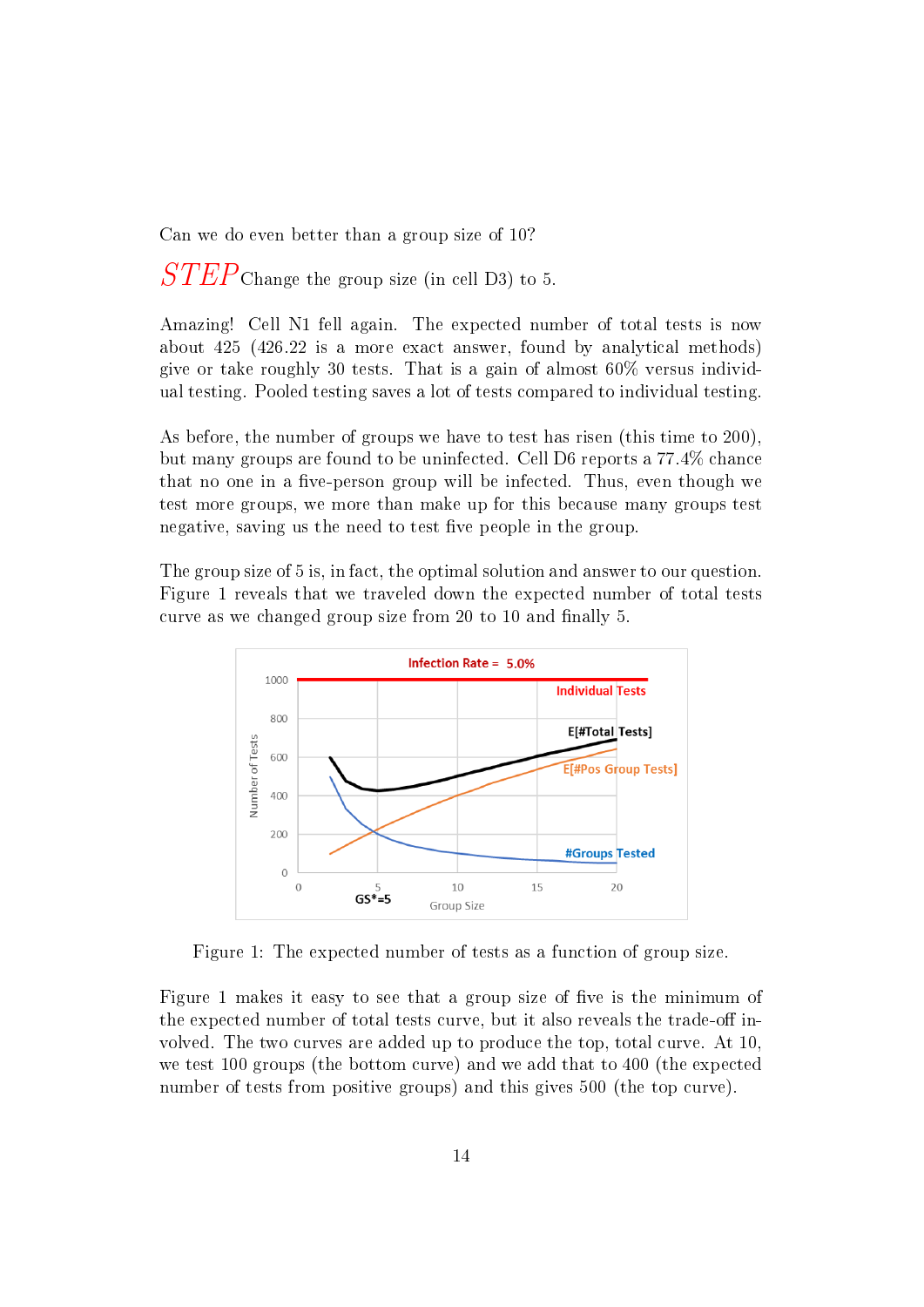When we moved from 10 to 5, we added 100 tests (the bottom curve), but saved about 175 tests (the middle curve), lowering our expected total tests from 500 to 425. We cannot do any better than 425 total tests. Further reduction in group size will increase total tests.

## 4 Comparative Statics Analysis

We can ask another question which, again, shows off the power of spreadsheets: what happens if the infection rate changes, say to  $1\%$ —what would be the optimal group size?

This kind of question is called comparative statics analysis because we want to know how our solution responds to a shock. We want to compare our initial, optimal group size of five when the infection rate was  $5\%$ , to the new solution when the infection rate is 1%. This comparison reveals how the shock (changing the infection rate) affects the optimal response (group size).

 $\it STEP$  Change cell A1 to 1%, then use the spreadsheet to find the optimal group size. What group size would you recommend? Why?

You may have struggled with this because it turns out that the total tests curve is rather flat at its minimum. Thus, a simulation with 400 repetitions does not have the resolution to distinguish between group sizes in the range from 8 to 14 or so. Figure 2 makes this clear.



Figure 2: Optimal group size with a 1% infection rate.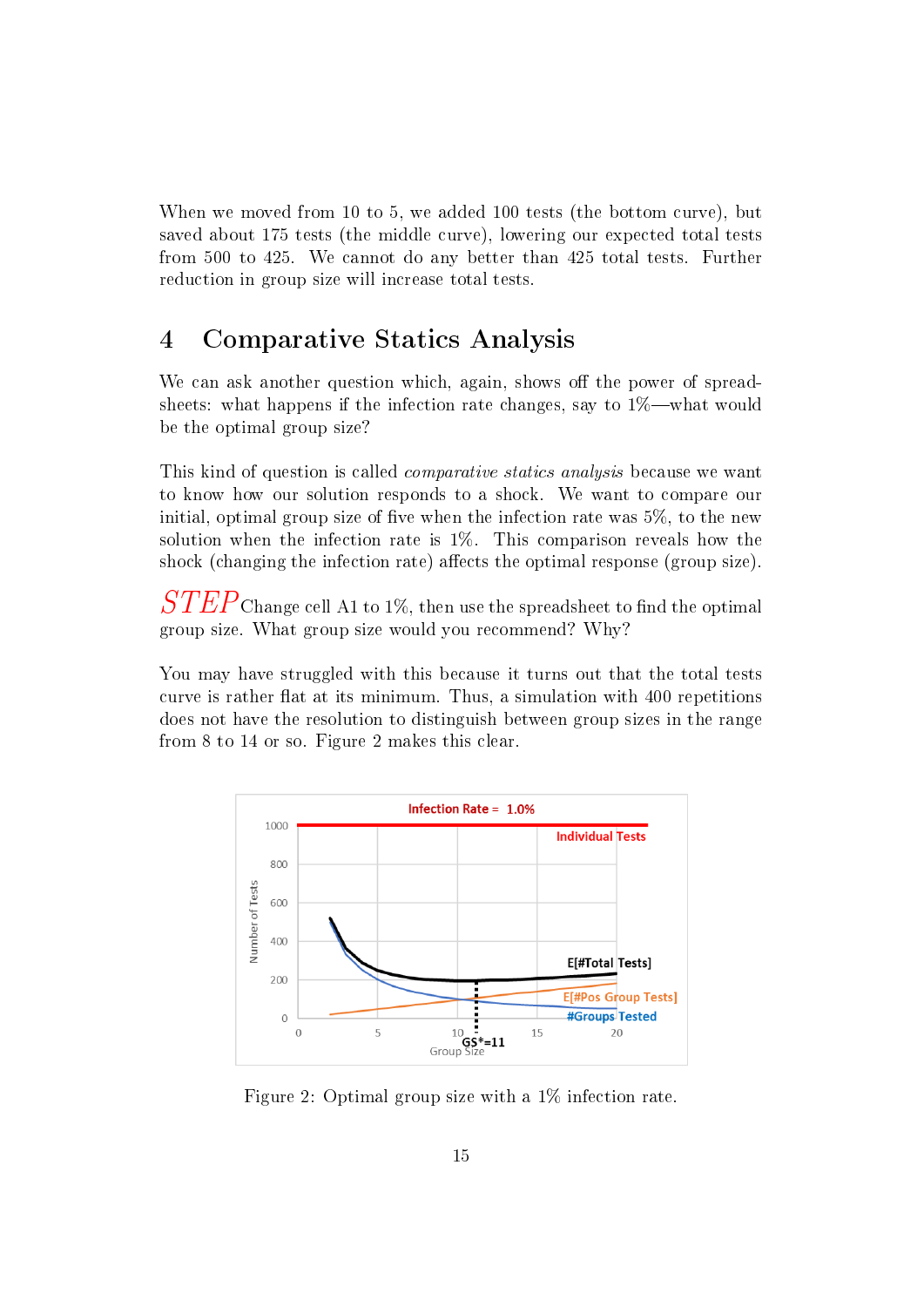The exact answer for the optimal group size is, in fact, 11 groups. It has an expected number of total tests of 195.57 (again, using analytical methods). Choosing group sizes of 10 or 12 lead to a slightly higher number of total tests—although it is impossible to see this in Figure 2.

An infection rate of 1% shows that Monte Carlo simulation may not be an effective solution strategy for every problem. Of course, you could have created a *Data Table* with more repetitions, but using simulation to distinguish between group sizes 10 and 11 requires a Data Table so large that Excel would be unresponsive.

As mentioned earlier, there are many Excel Monte Carlo simulation add-ins and they can do millions of repetitions. A free one is here: [tiny.cc/mcsim.](http://tiny.cc/mcsim) Even if we recalculated enough times to see that 11 is the answer, you should remember that simulation will never give you an exact result because it can never do an infinity of repetitions.

The good news is that any group size around 10 is going to be a little under 200 which is an 80% improvement over individual testing. There is no doubt about it—pooled testing can be a smart, effective way to reduce the number of total tests performed.

Our comparative statics analysis tells us that the lower the infection rate (from  $5\%$  to  $1\%$ ), the bigger the optimal group size (from 5 to 11) and the greater the savings from pooled testing versus individual testing (from about 675 to 800 tests).

Finally, if you carefully compare Figures 1 and 2, you will see that the  $\#Groups$  Tested curve (it is a rectangular hyperbola since the numerator is constant at 1,000) stays the same in both graphs. Changing the infection rate shifts down the  $E/\neq Pos$  Group Tests relationship and this brings down and alters the shape of the  $E/\text{\#Total Tests}$  curve.

This comparative statics analysis has shown that pooled testing is more effective when the infection rate falls. A lower infection rate means we can have bigger groups and yet they may still have no infected individuals in them.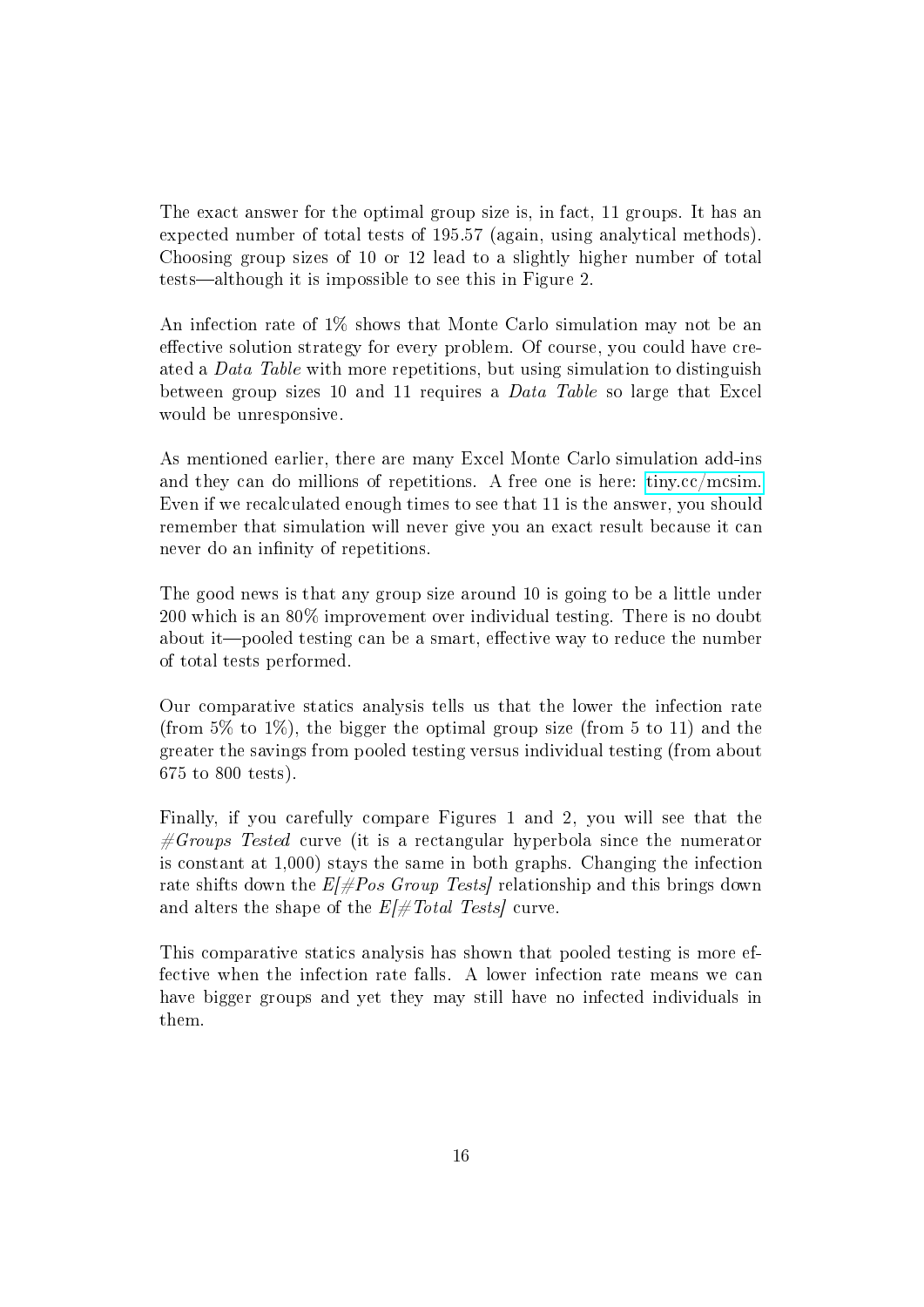### 5 Takeaways

Figure 3 shows a list of the Excel skills, functions, and concepts covered in creating the pooled testing spreadsheet.

By creating this spreadsheet, you have improved your Excel skills and confidence in using spreadsheets. You added to your stock of knowledge that will help you next time you work with a spreadsheet.

| <b>Excel Skills</b>                              | <b>Excel Functions</b>                | <b>Concepts</b>                            |
|--------------------------------------------------|---------------------------------------|--------------------------------------------|
| <b>Naming cells</b>                              | <b>RAND()</b>                         | Random number generation                   |
| <b>Display and Precision</b>                     | IF(test, true, false)                 | <b>Binomial random variable</b>            |
| <b>Arguments in a function</b>                   | SUM(range)                            | Independence                               |
| <b>Recalculation (F9)</b>                        | OFFSET(ref, rows, col, height, width) | <b>Probability computation</b>             |
| <b>Fill Down</b>                                 | ROW()                                 | <b>Expected value</b>                      |
| <b>Conditional formatting</b>                    | <b>COUNTIF</b> (range, condition)     | <b>Monte Carlo simulation</b>              |
| <b>Format Painter</b>                            | {TABLE(,)} -- Data Table array        | <b>Sampling Distribution</b>               |
| <b>Checking results</b>                          | <b>AVERAGE(range)</b>                 | Standard error (variability in a statstic) |
| Flexibility (no hard-coding numbers)             | STDEV.P(range) and STDEV.S(range)     | Optimization (minimization)                |
| Histogram chart (requires Excel 2016 or greater) |                                       | <b>Comparative statics analysis</b>        |
| <b>Array function (TABLE)</b>                    |                                       | <b>Methodology</b>                         |

Figure 3: Topics covered.

You also learned or reinforced a great deal of statistical and economics concepts. Economics has a toolkit that gets used over and over again—look for similar concepts in future models and courses. Try to spot the patterns and repeated logic. Although it may not be explicitly stated, getting you to think like an economist is a fundamental goal of almost every Econ course.

One methodology issue that is easy to forget, but crucial, is that we made many simplifying assumptions in our implementation of the data generation process. There may be other factors at play in the spread of covid-19 or how tests actually work that affect the efficacy of pooling. For example, Wu  $(2020)$  says that, "A positive specimen can only get diluted so much before the coronavirus becomes undetectable. That means pooling will miss some people who harbor very low amounts of the virus.